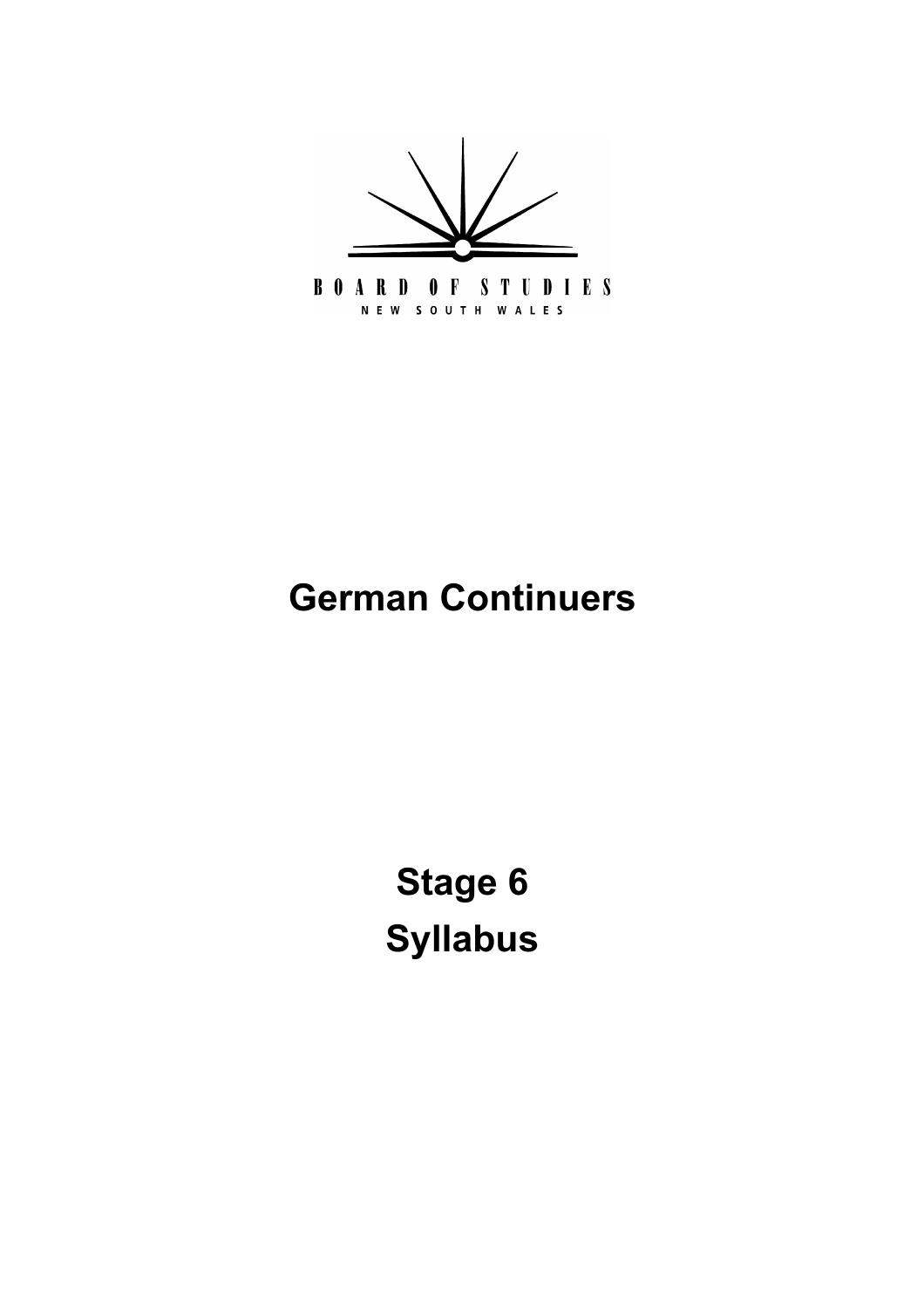#### **Original published version updated:**

 Updated June 2008 – BOS 31/08, Vol 17 No 3 June 2009 – Assessment and Reporting information updated

 © 2009 Copyright Board of Studies NSW for and on behalf of the Crown in right of the State of New South Wales.

 This document contains Material prepared by the Board of Studies NSW for and on behalf of the State of New South Wales. The Material is protected by Crown copyright.

 All rights reserved. No part of the Material may be reproduced in Australia or in any other country by any process, electronic or otherwise, in any material form or transmitted to any other person or stored electronically in any form without the prior written permission of the Board of Studies NSW, except as permitted by the *Copyright Act 1968*. School students in NSW and teachers in schools in NSW may copy reasonable portions of the Material for the purposes of bona fide research or study.

When you access the Material you agree:

 to use the Material for information purposes only

 any major extract or the entire Material without the prior permission of the Board of Studies NSW to reproduce a single copy for personal bona fide study use only and not to reproduce

 person or in any way make commercial use of the Material without the prior written consent of the Board of Studies NSW and payment of the appropriate copyright fee to acknowledge that the Material is provided by the Board of Studies NSW not to make any charge for providing the Material or any part of the Material to another to include this copyright notice in any copy made

 permission of the Board of Studies NSW. not to modify the Material or any part of the Material without the express prior written

 The Material may contain third-party copyright materials such as photos, diagrams, quotations, cartoons and artworks. These materials are protected by Australian and international copyright laws and may not be reproduced or transmitted in any format without the copyright owner's specific permission. Unauthorised reproduction, transmission or commercial use of such copyright materials may result in prosecution.

 The Board of Studies has made all reasonable attempts to locate owners of third-party copyright material and invites anyone from whom permission has not been sought to contact the Copyright Officer, ph (02) 9367 8289, fax (02) 9279 1482.

 Published by Board of Studies NSW GPO Box 5300 Sydney NSW 2001 Australia Australia<br>Tel: (02) 9367 8111

Fax: (02) 9367 8484

Internet: www.boardofstudies.nsw.edu.au

ISBN 0 7313 4223 2

*2009465*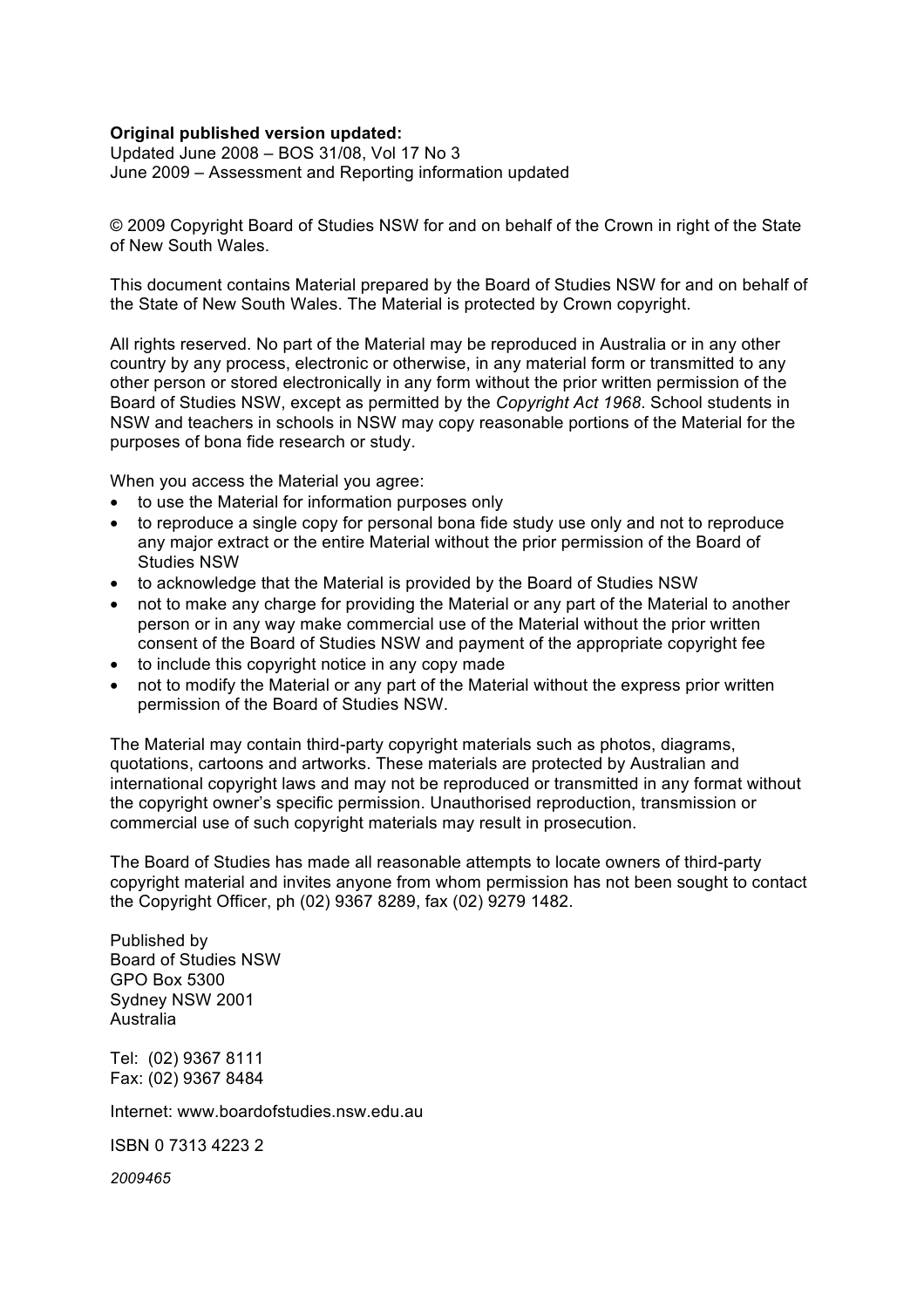# **Contents**

| 6.              |  |
|-----------------|--|
|                 |  |
|                 |  |
|                 |  |
|                 |  |
|                 |  |
|                 |  |
|                 |  |
|                 |  |
|                 |  |
|                 |  |
| 10 <sup>°</sup> |  |
|                 |  |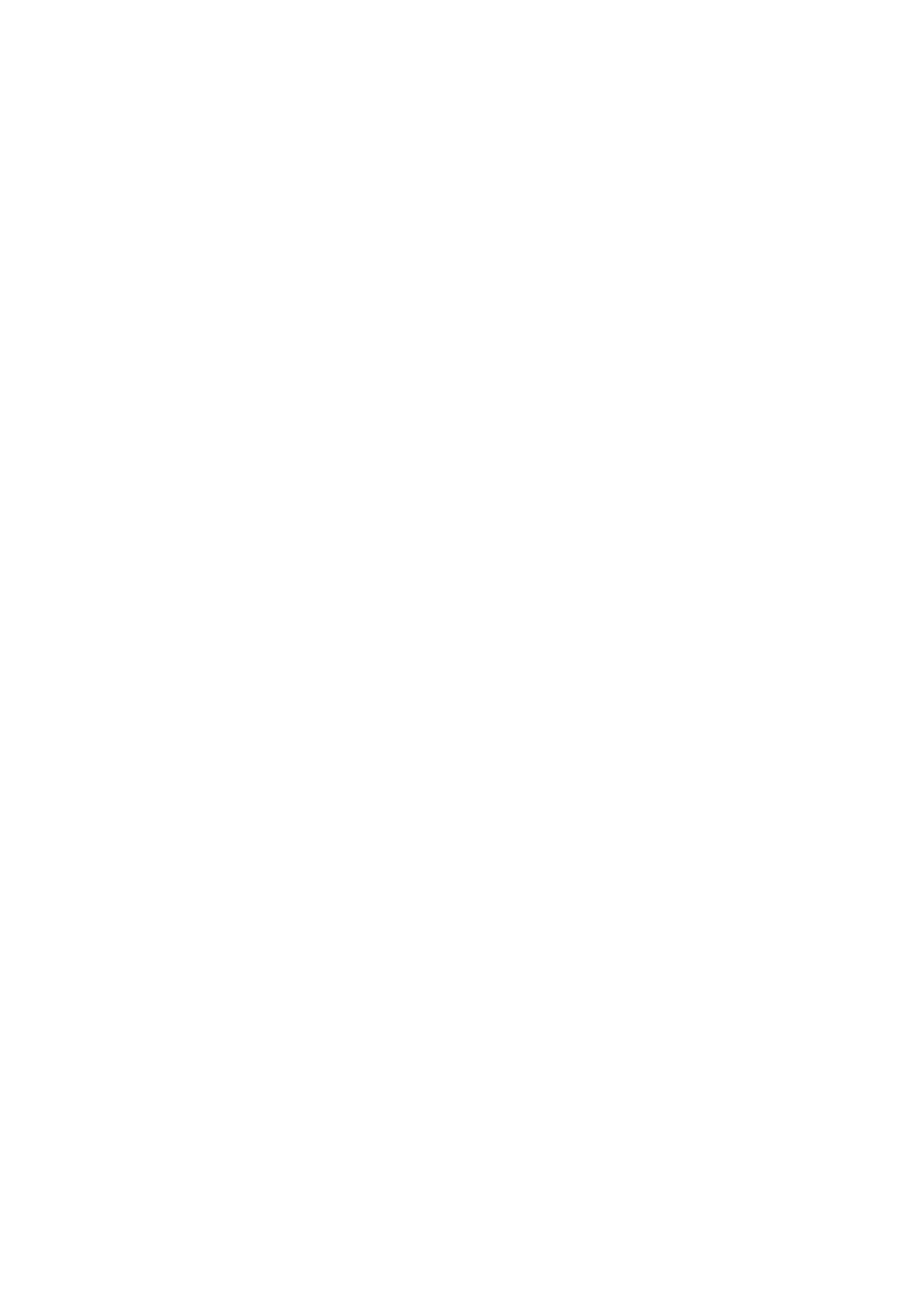# <span id="page-4-0"></span> **1 The Higher School Certificate Program of Study**

The purpose of the Higher School Certificate program of study is to:

 provide a curriculum structure which encourages students to complete secondary education;

 foster the intellectual, social and moral development of students, in particular developing their:

- − knowledge, skills, understanding and attitudes in the fields of study they choose
- − capacity to manage their own learning
- − desire to continue learning in formal or informal settings after school
- − capacity to work together with others
- − respect for the cultural diversity of Australian society;

 provide a flexible structure within which students can prepare for:

- − further education and training
- − employment
- − full and active participation as citizens;

 provide formal assessment and certification of students' achievements;

 provide a context within which schools also have the opportunity to foster students' physical and spiritual development.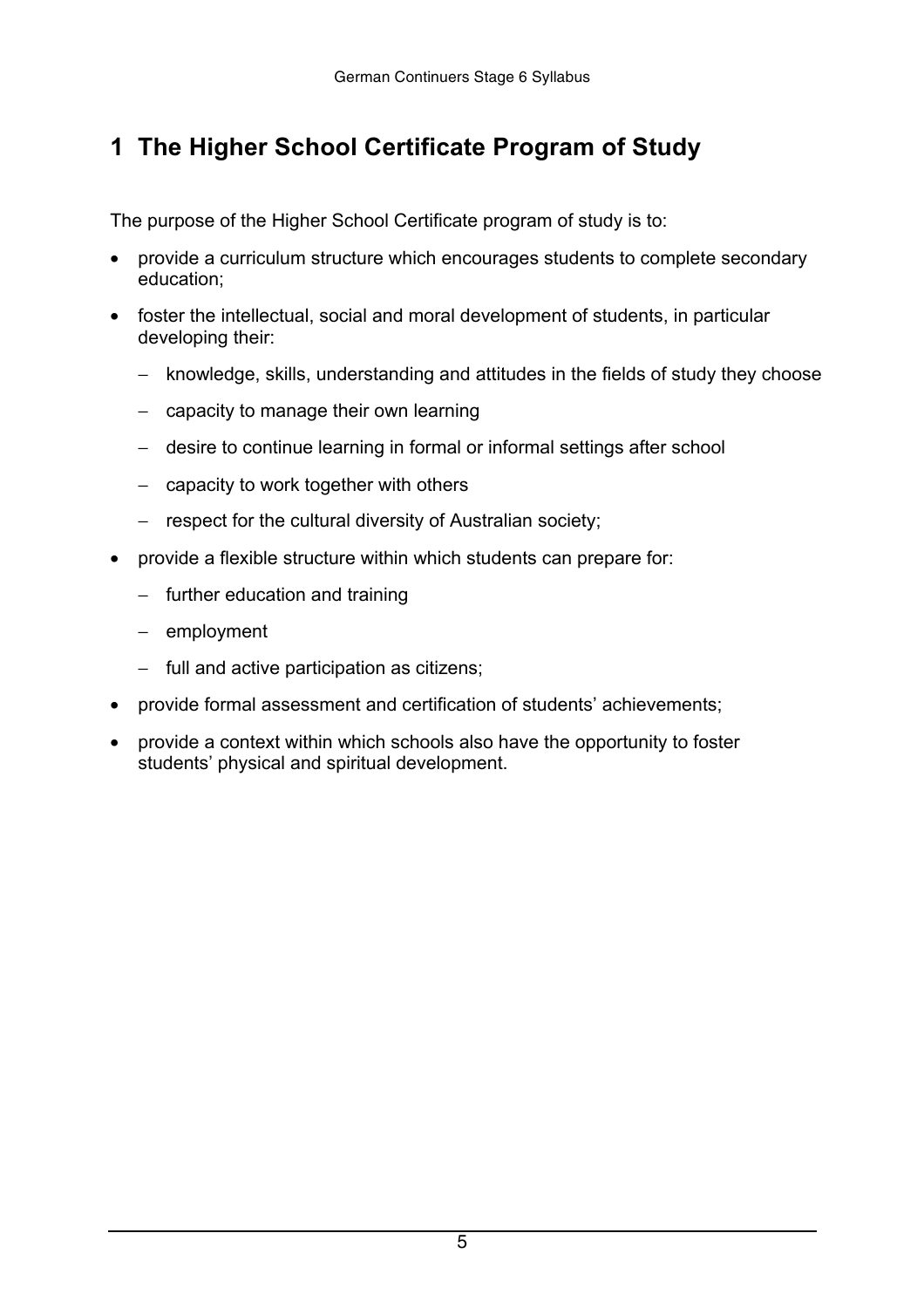# <span id="page-5-0"></span> **2 Introduction to German in the Stage 6 Curriculum**

### **2.1 The Language**

The language to be studied and assessed is the modern standard version of German (Hochdeutsch). This includes the use of colloquialisms where they are appropriate and an awareness of regional differences. Use of the new German spelling system will be expected from January 2006. Until that time, both the new and the old forms will be accepted.

### **2.2 Description of Target Group**

The *German Continuers Stage 6 Syllabus* is designed for the student who, typically, will have studied German for 400–500 hours by completion of Stage 6*.* Some students with less formal experience will also be able to meet the requirements of the syllabus successfully.

### **2.3 Rationale**

The study of German contributes to the overall education of students, particularly in the areas of communication, cross-cultural understanding, literacy and general knowledge. It provides access to the culture of German-speaking countries and communities. The study promotes understanding of different attitudes and values within the wider Australian community and beyond.

German is one of the most important languages both internationally and within Australia. It has long been recognised as a 'world' language of culture, music, theology and philosophy, as well as a key language in the fields of science, medicine, economics and technology. Germany is also a world leader in the development of environmental protection policies.

German-speaking countries have emerged as strong international leaders in trade, commerce and politics. As the most powerful industrial nation in the European Union, Germany is one of Australia's largest single trading partners and German is the major commercial language in Eastern Europe. German-speaking countries are major investors in Australian companies and many German companies have established regional offices in Australia.

Knowledge of the German language provides a clearer understanding of the culture, traditions, beliefs, attitudes and values of German speakers. In Europe alone, 100 million people speak German as their first language; a further 40 million in countries throughout the world speak it as a second language, particularly in Eastern Europe, Latin America, Indonesia, Japan and China. There is also a significant German heritage within Australia and, in addition, English and German share a common linguistic heritage.

The ability to communicate in German, in conjunction with other skills, provides students with enhanced vocational opportunities.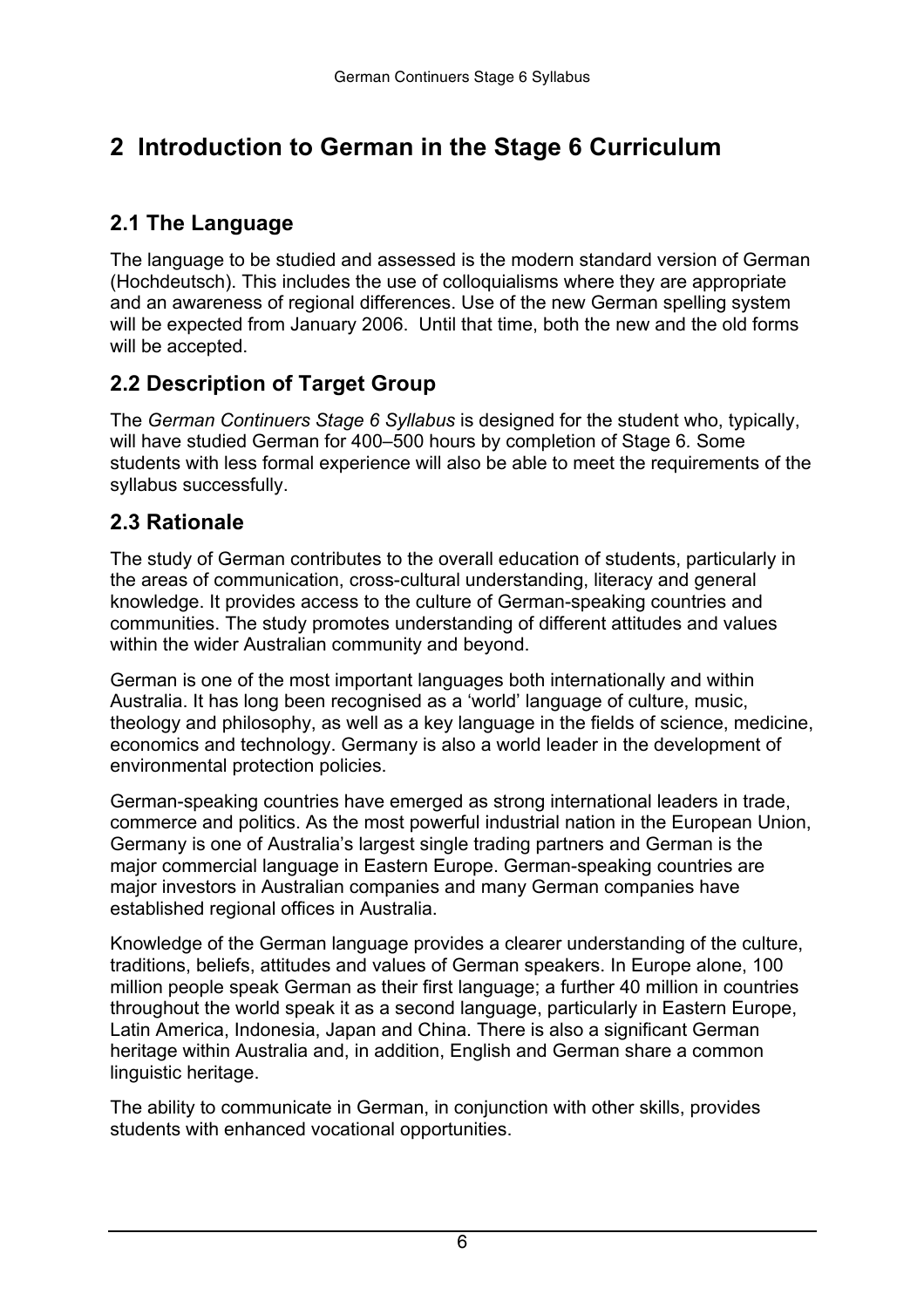Knowledge of German may be an advantage in seeking employment in many fields such as: the arts, banking and international finance, commerce, diplomacy, education and research, fashion and cosmetics, government, hospitality (eg hotels, restaurants), law, media (eg journalism), science and technology, tourism (eg airlines), translating and interpreting, and wine making.

The study of German enhances the enjoyment and appreciation of German culture through film, literature, music, art and sport.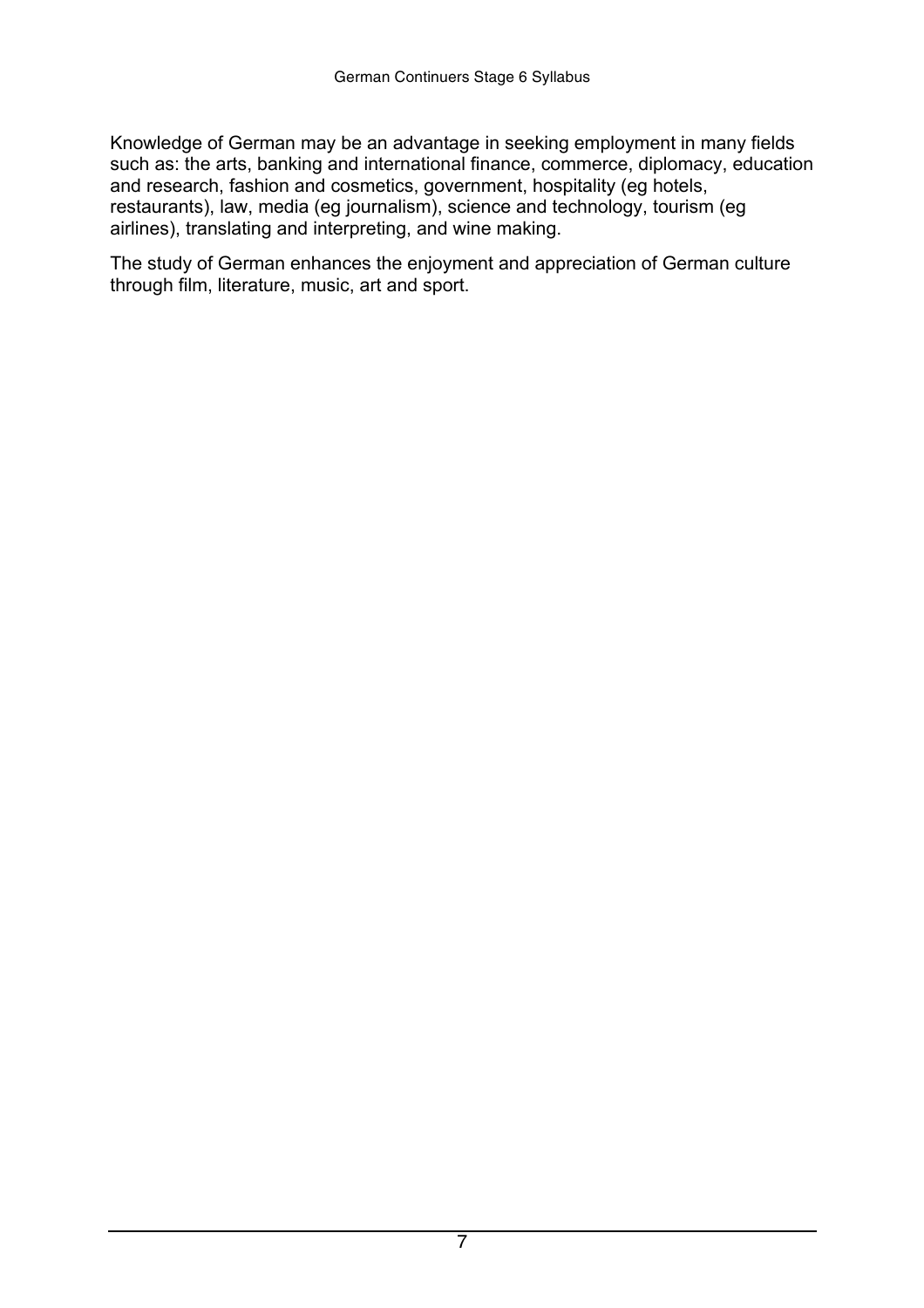# <span id="page-7-0"></span> **3 Continuum of Learning for German Stage 6 Students**

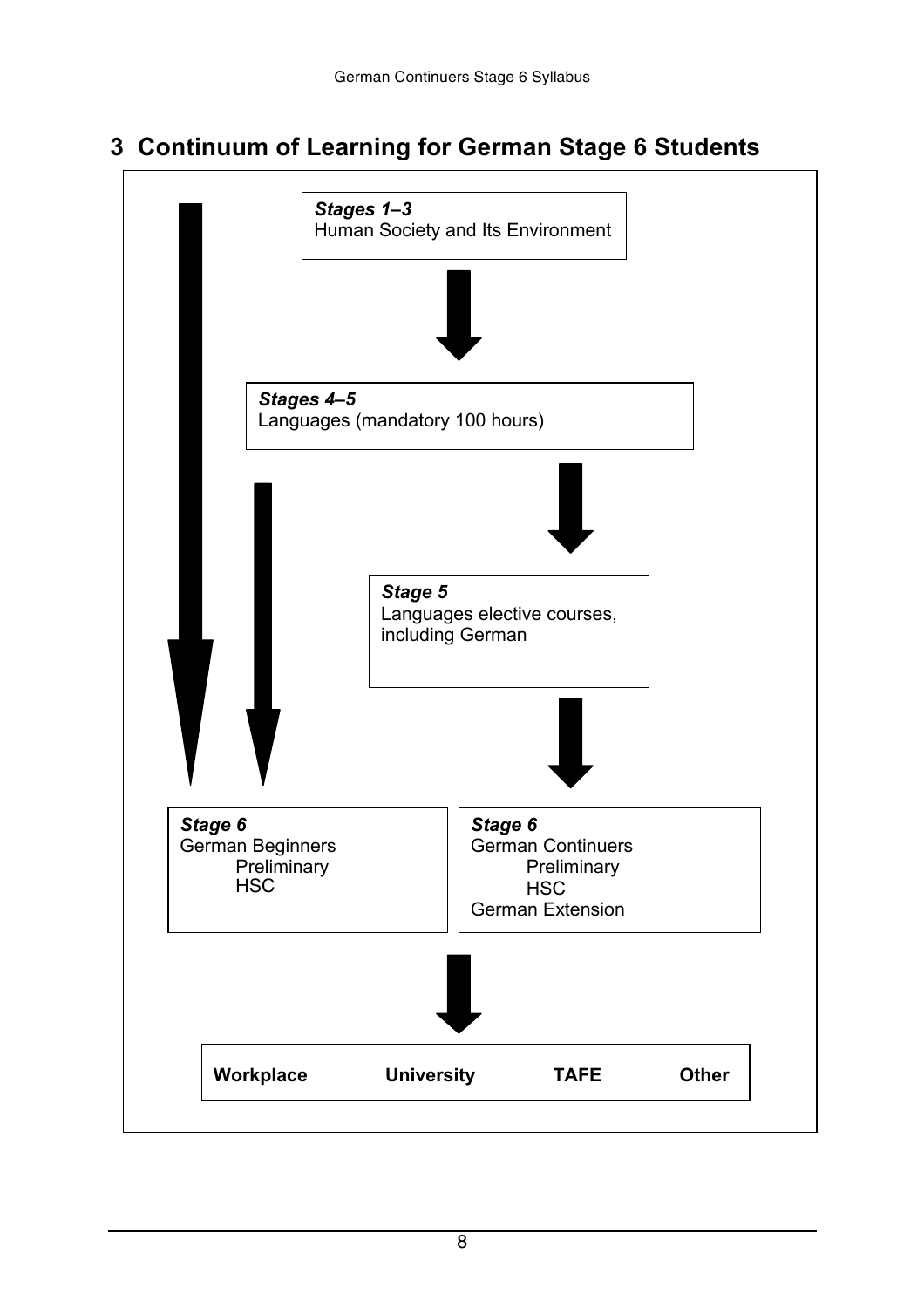The New South Wales curriculum provides opportunities for students to study a language or languages from Stage 1 through to Stage 6.

In the K–6 (Stages 1–3) Human Society and Its Environment key learning area, the student develops an awareness of languages and may learn about the world through the study of a language, such as German.

In Years 7–10, a language is a mandatory component of the School Certificate, with students being required to complete 100 hours of language study. Elective study in Stages 4–5 in German builds upon the mandatory study.

Stage 6 offers the opportunity to continue the study of German at Continuers level with the option of an Extension course. Students may also begin the study of German in Stage 6.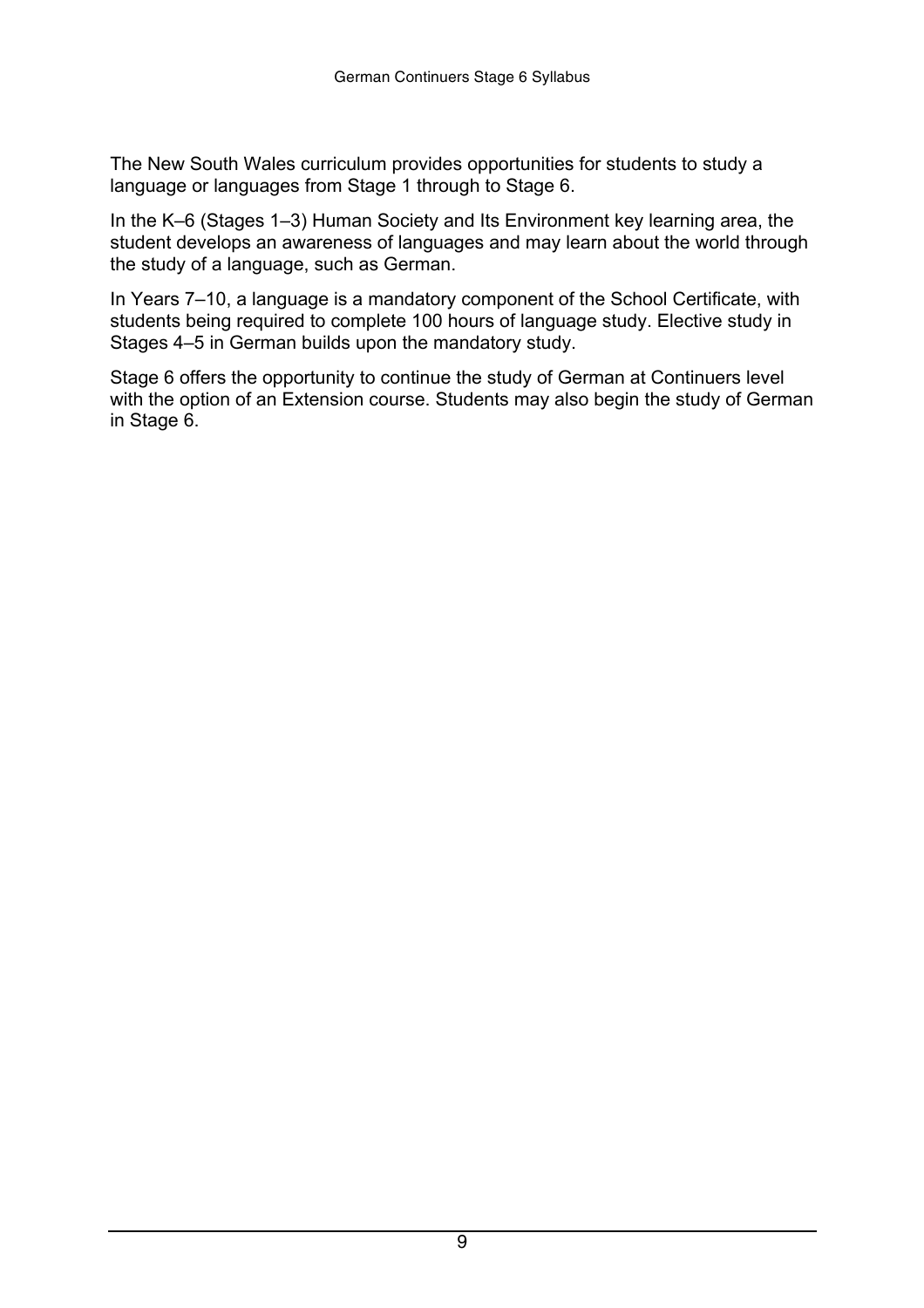# <span id="page-9-0"></span> **4 Aims**

The aims of the syllabus are to develop students'

ability to use German to communicate with others

understanding and appreciation of the cultural contexts in which German is used ability to reflect on their own culture(s) through the study of other cultures understanding of language as a system

ability to make connections between German and English and/or other languages cognitive, learning and social skills

potential to apply German to work, further study, training or leisure.

# **5 Objectives**

Students should be able to achieve the following objectives:

- Objective 1 exchange information, opinions and experiences in German
- Objective 2 express ideas through the production of original texts in German
- Objective 3 analyse, process and respond to texts that are in German
- Objective 4 understand aspects of the language and culture of German-speaking communities.

Meeting these objectives will involve using the skills of listening, speaking, reading and writing, either individually or in combination, and being able to move between German and English.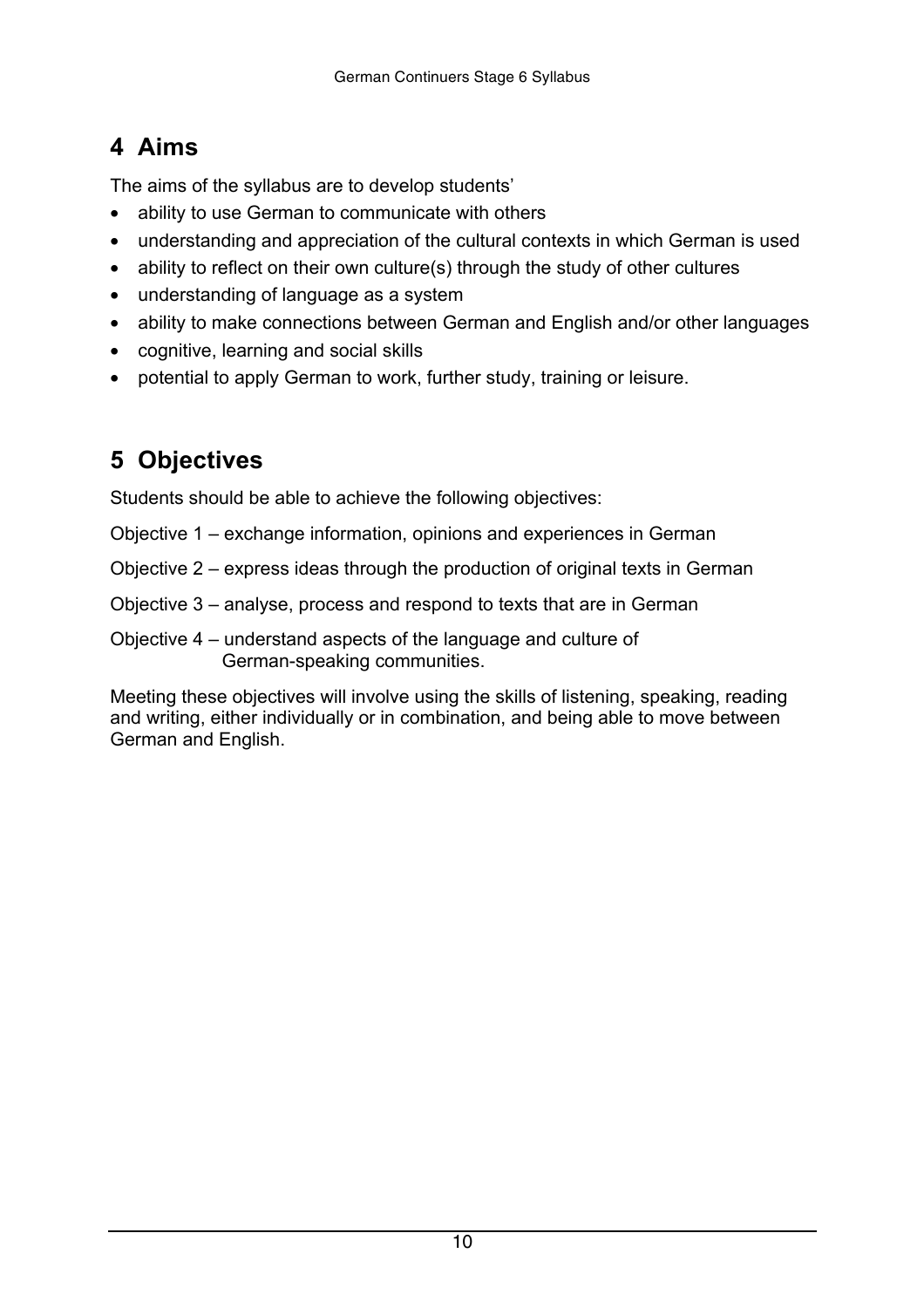## <span id="page-10-0"></span> **6 Course Structure**

#### **The Preliminary Course (120 indicative hours)**

The Preliminary course has, as its organisational focus, themes and associated topics. Students' skills in, and knowledge and understanding of, German will be developed through tasks associated with a range of texts and text types that reflect the themes and topics. Students will also gain an insight into the culture and the language of German-speaking communities through the study of a range of texts.

#### **The HSC Course (120 indicative hours)**

The HSC course focuses on the three prescribed themes and associated topics. Students will gain a broader and deeper understanding of German and will extend and refine their communication skills in the language. As they expand the range of tasks, texts and text types studied, students' knowledge and understanding of the culture and the language of German-speaking communities will develop further.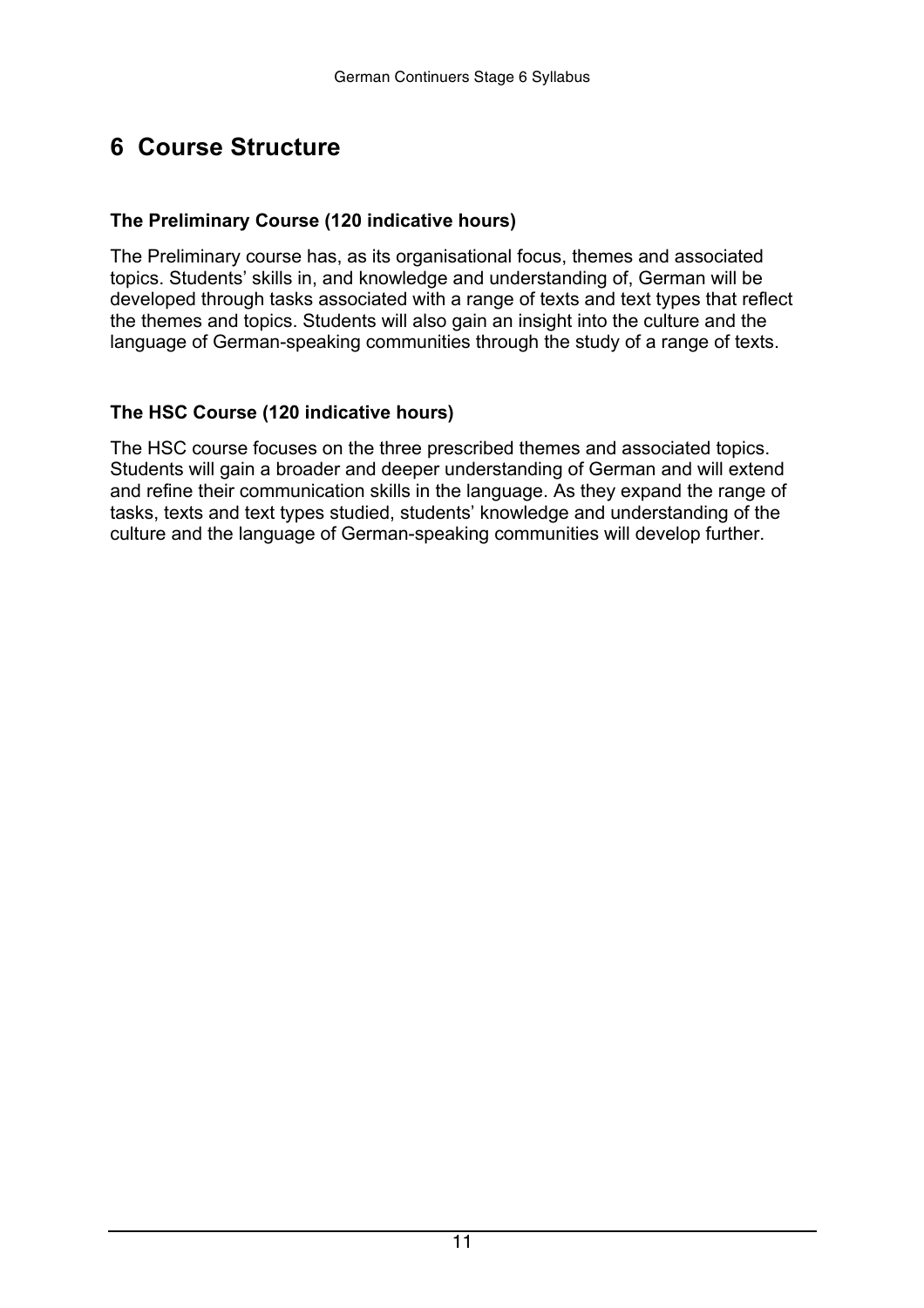# **7 Objectives and Outcomes**

#### **7.1 Table of Objectives and Outcomes**

The outcomes listed below represent the knowledge, skills and understanding that students will achieve by the end of the HSC course based on this syllabus. The outcomes have been linked to one objective but may derive from more than one. The degree to which students achieve these outcomes will be reported in the performance scale.

| <b>Objectives</b>                                                                          | <b>Outcomes</b>                                                                                                                                                                                                                                                                                                                                                 |  |
|--------------------------------------------------------------------------------------------|-----------------------------------------------------------------------------------------------------------------------------------------------------------------------------------------------------------------------------------------------------------------------------------------------------------------------------------------------------------------|--|
| The student will:<br>1. exchange information,<br>opinions and<br>experiences in<br>German  | The student:<br>1.1 uses a range of strategies to maintain<br>communication<br>1.2 conveys information appropriate to context,<br>purpose and audience<br>1.3 exchanges and justifies opinions and ideas<br>1.4 reflects on aspects of past, present and future<br>experience                                                                                   |  |
| 2. express ideas through<br>the production of<br>original texts in<br>German               | 2.1 applies knowledge of language structures to<br>create original text #<br>2.2 composes informative, descriptive, reflective,<br>persuasive or evaluative text appropriate to<br>context, purpose and/or audience<br>2.3 structures and sequences ideas and<br>information                                                                                    |  |
| 3. analyse, process and<br>respond to texts that<br>are in German                          | 3.1 conveys the gist of texts and identifies specific<br>information<br>3.2 summarises the main ideas<br>3.3 identifies the tone, purpose, context and<br>audience<br>3.4 draws conclusions from or justifies an opinion<br>3.5 interprets, analyses and evaluates information<br>3.6 infers points of view, attitudes or emotions<br>from language and context |  |
| 4. understand aspects of<br>the language and<br>culture of German-<br>speaking communities | 4.1 recognises and employs language<br>appropriate to different social contexts<br>4.2 identifies values, attitudes and beliefs of<br>cultural significance<br>4.3 reflects upon significant aspects of language<br>and culture                                                                                                                                 |  |

 $\#$  written or spoken text created by students incorporating their own ideas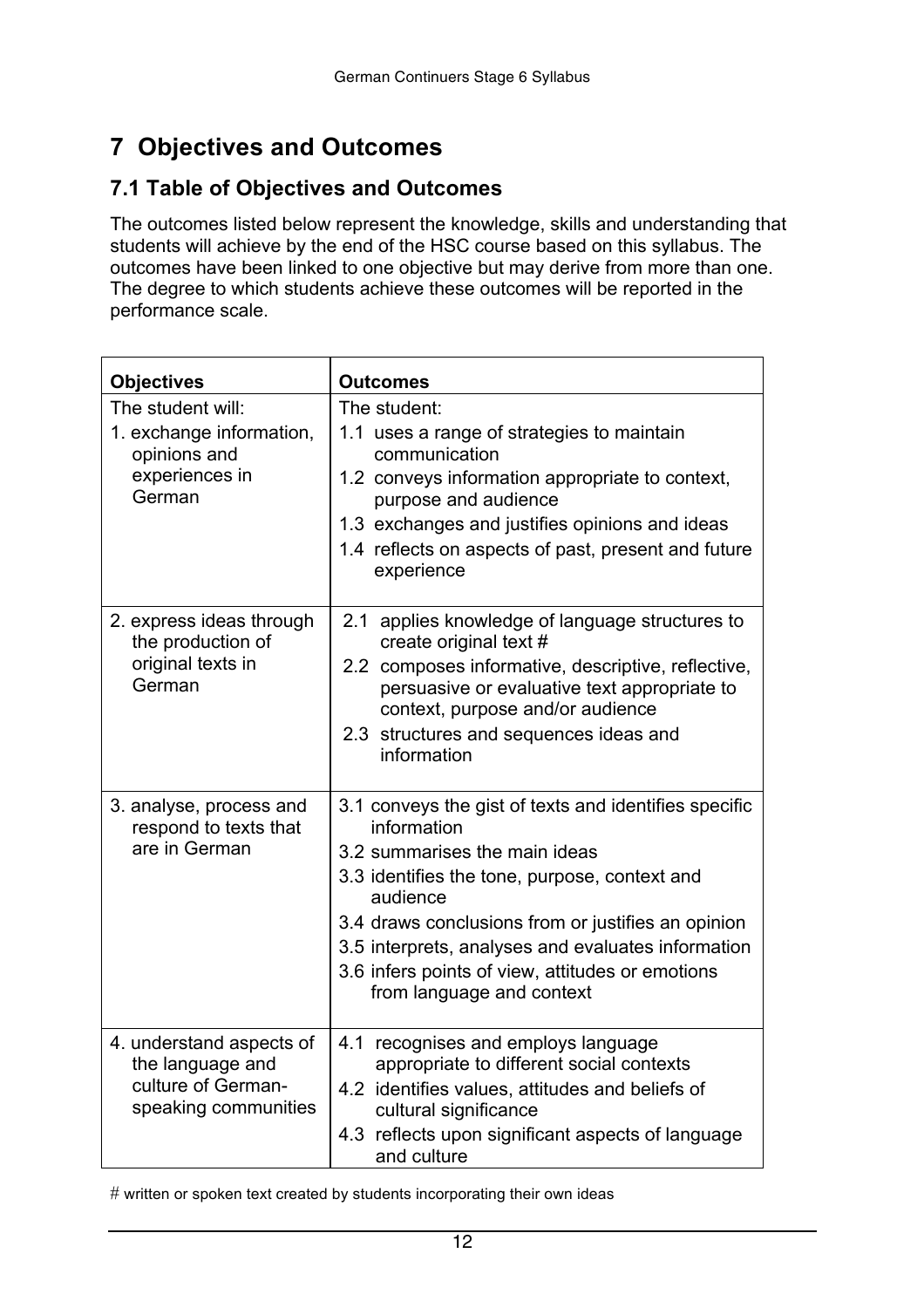### <span id="page-12-0"></span> **7.2 Key Competencies**

German Stage 6 provides a powerful context within which to develop general competencies considered essential for the acquisition of effective, higher-order thinking skills necessary for further education, work and everyday life.

Key competencies are embedded in the German Continuers syllabus to enhance student learning. The key competencies of *communicating ideas and information*  and *collecting, analysing and organising information* reflect core skills in language learning and are explicit in the objectives and outcomes of the syllabus. The other key competencies are developed through classroom pedagogy. Students interact with one another, and through this interaction, the key competencies, *planning and organising activities* and *working with others and in teams*, are developed. In interacting with others via communications technology, the student will develop the key competency of *using technology*. The skills associated with the analysis of texts, such as the ability to comprehend meaning from context and using a dictionary, contribute towards the student's development of the key competency *solving problems*.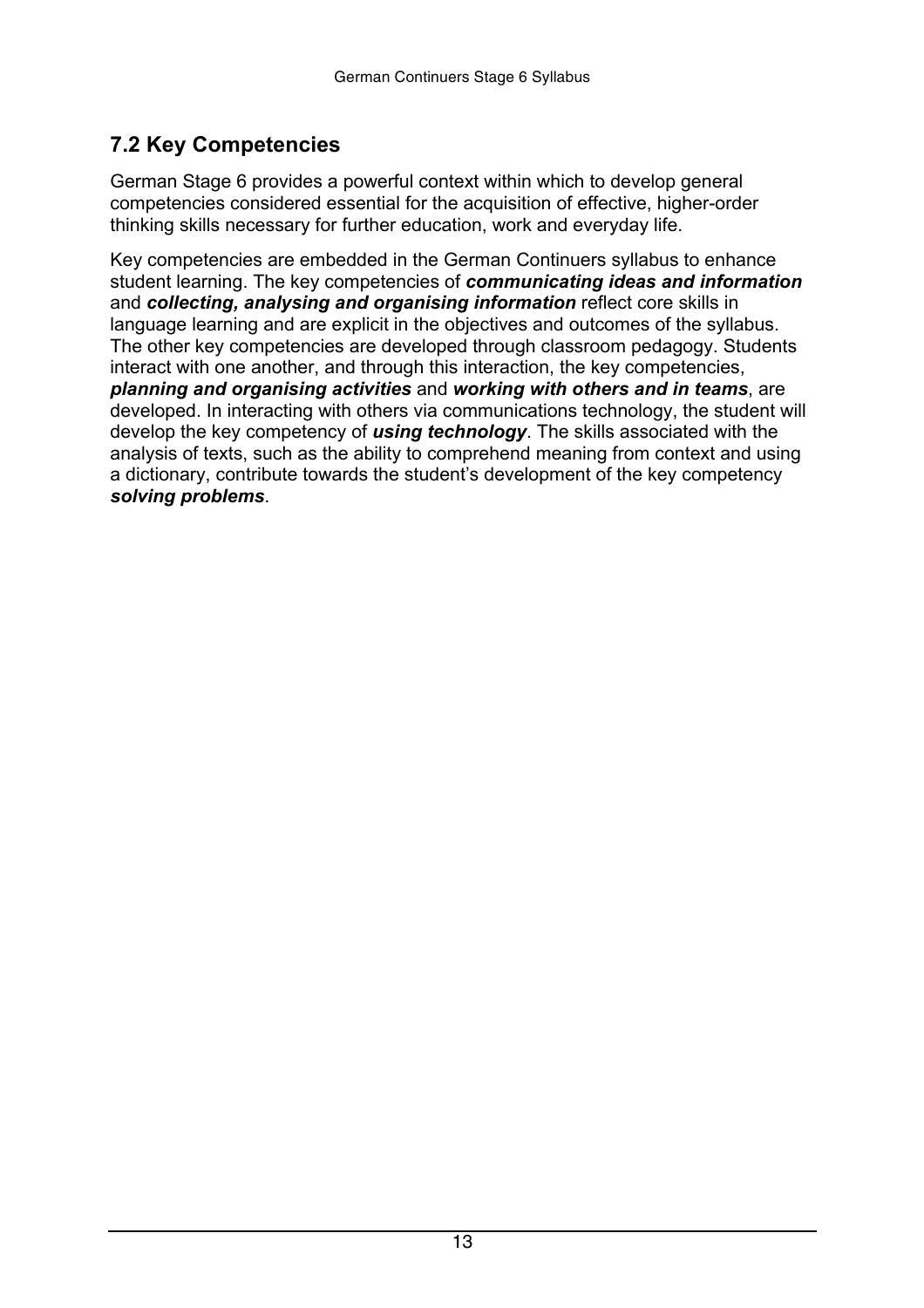# <span id="page-13-0"></span> **8 Content of German Preliminary and HSC Courses**

### **8.1 Themes, Topics and Sub-topics**

There are three prescribed themes:

- the individual
- the German-speaking communities
- the changing world.

Each theme has a number of prescribed topics and suggested sub-topics with which students will engage in their study of German. The placement of the topics under one or more of the three themes is intended to provide a particular perspective or perspectives for each of the topics. The suggested sub-topics are provided to guide students and teachers as to how the topics may be treated.

The theme, *the individual*, enables students to explore aspects of their personal world, for example, sense of self, aspirations for the future, personal values, opinions, ideas, and relationships with others. At the same time, this theme also enables the student to study topics from the perspective of other individuals.

The theme, *the German-speaking communities*, explores topics from the perspective of groups within those communities or the communities as a whole and encourages students to reflect on their own and other cultures.

The theme, *the changing world*, enables students to explore change as it affects aspects of the world of work and other topics, such as youth issues and, tourism and hospitality.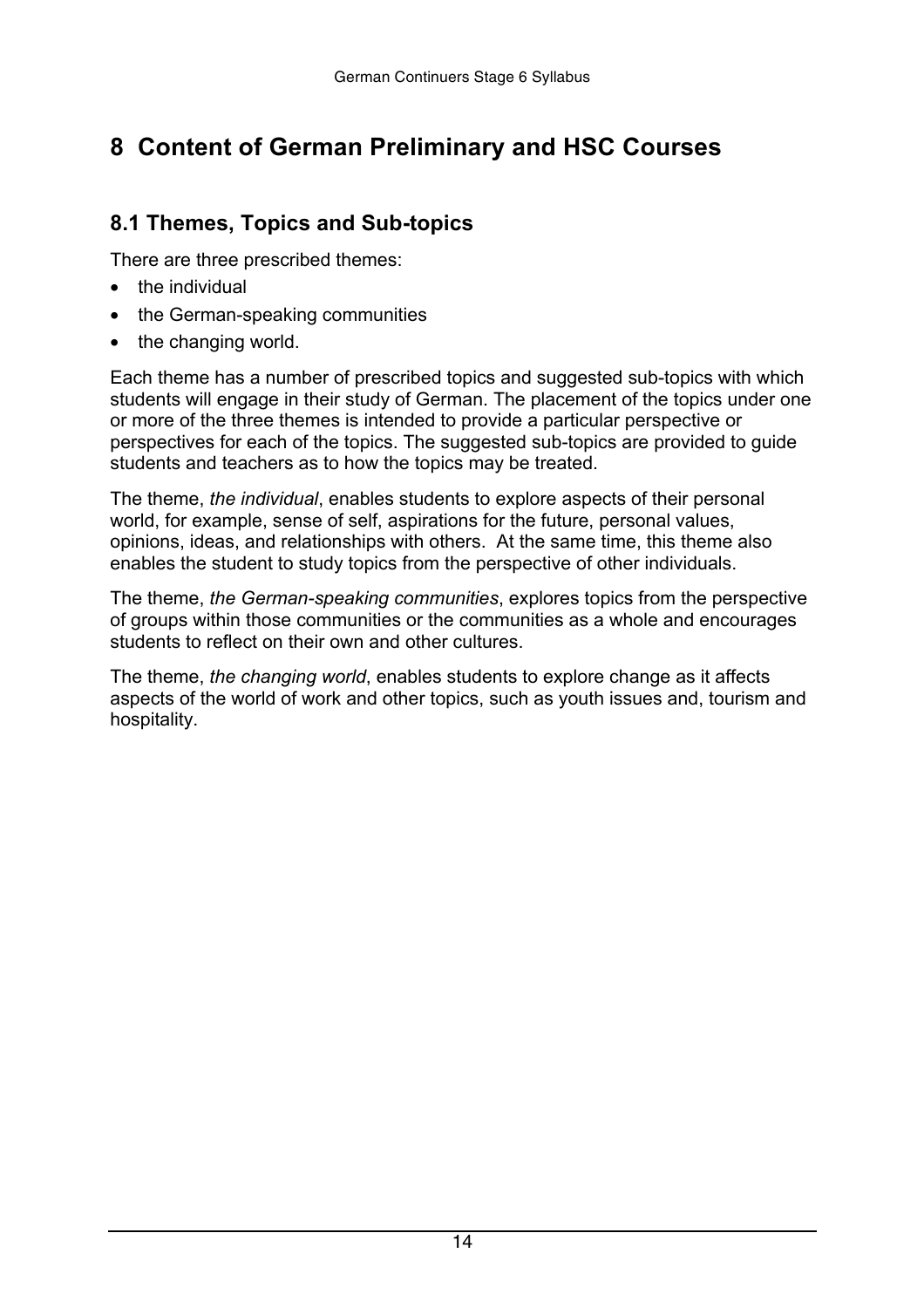#### **8.1.1 Table of Themes and Topics**

| Theme:<br>the individual                                                                                                                                                                                                                                                                                                                                                 | Theme:<br>the German-speaking<br>communities                                                                                                                                                                                                                                                                                                                                                                                          | Theme:<br>the changing world                                                                                                                                                                                                                                                                                                                                                |
|--------------------------------------------------------------------------------------------------------------------------------------------------------------------------------------------------------------------------------------------------------------------------------------------------------------------------------------------------------------------------|---------------------------------------------------------------------------------------------------------------------------------------------------------------------------------------------------------------------------------------------------------------------------------------------------------------------------------------------------------------------------------------------------------------------------------------|-----------------------------------------------------------------------------------------------------------------------------------------------------------------------------------------------------------------------------------------------------------------------------------------------------------------------------------------------------------------------------|
| Topics:<br>personal identity,<br>eg:<br>$-$ self<br>- my home and<br>community<br>- family and friends<br>- relationships<br>education and<br>aspirations,<br>eg:<br>- school<br>- education system<br>- future plans<br>- further education<br>leisure and<br>lifestyles,<br>eg:<br>- holidays and<br>travel<br>$-$ sports<br>- hobbies<br>- keeping fit and<br>healthy | <b>Topics:</b><br>people and places,<br>eg:<br>- lifestyles, daily life<br>- cultural diversity $\dagger$<br>$-$ traditions $\dagger$<br>past and present,<br>eg:<br>- historical perspectives $\dagger$<br>- changing face of<br>Germany and German<br>society +<br>arts and entertainment,<br>eg:<br>- music and songs<br>$-$ theatre, literature $\dagger$<br>$-$ media $\dagger$<br>$-$ film<br>- celebrations and<br>festivities | Topics:<br>the world of work,<br>eg:<br>$-$ technology $\dagger$<br>- careers and<br>occupations<br>- the workplace<br>youth issues,<br>eg:<br>$-$ unemployment $\dagger$<br>$-$ drugs $\dagger$<br>$-$ environment $\dagger$<br>$-$ equality $\dagger$<br>tourism and hospitality,<br>eg:<br>- travel at home and<br>abroad<br>- interacting with<br>visitors in Australia |

† receptive use

The topics are sufficiently broad to allow flexibility in school programs, but specific enough to be of practical assistance to students and teachers. Not all topics will require the same amount of study time. The length of time and depth of treatment determined for each topic will depend on a number of factors, including:

the particular objective(s) being covered

the needs and interests of the student

the linguistic and cultural complexity of the texts selected for study

the tasks set for completion

the language of response

the nature of the language itself.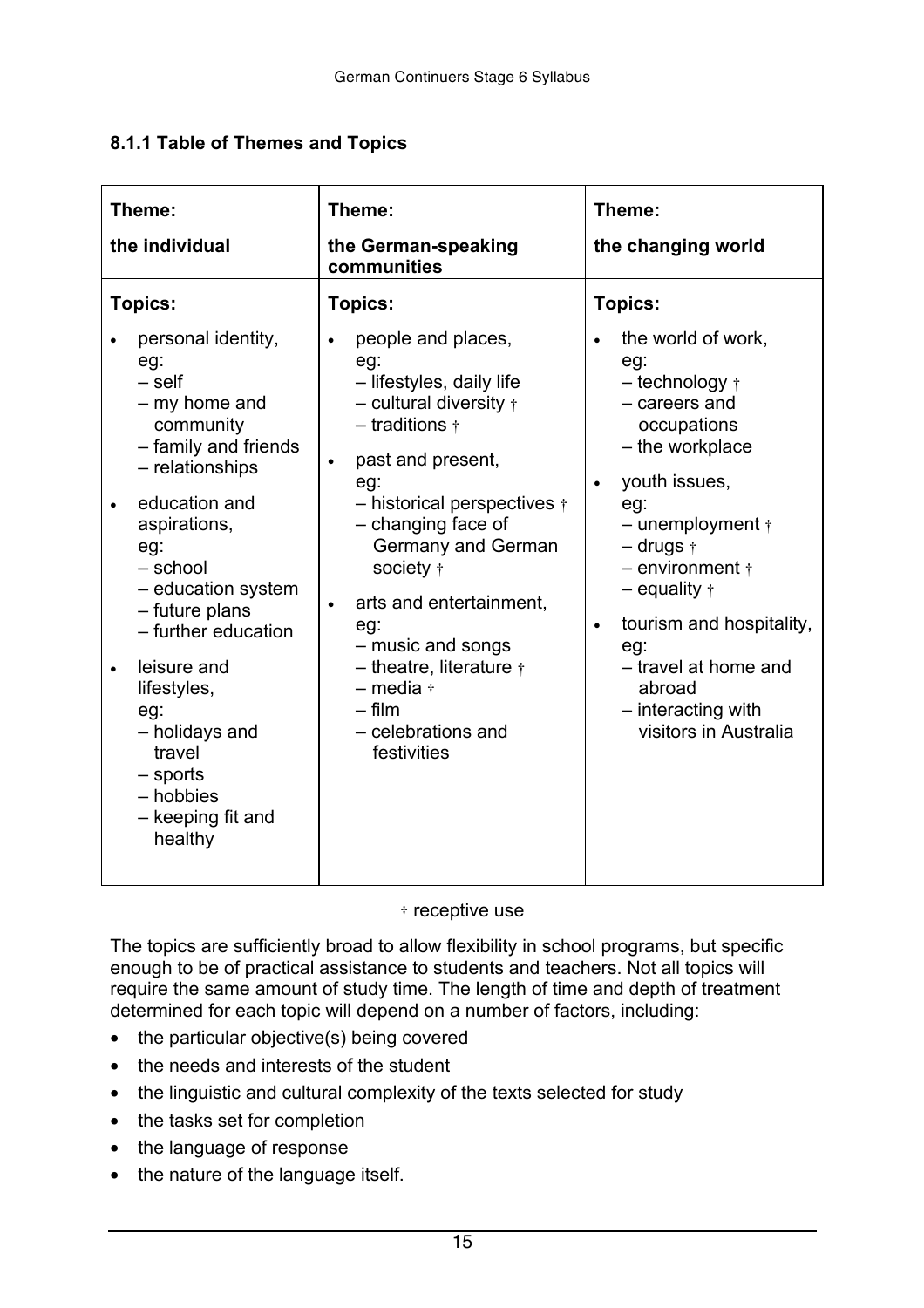<span id="page-15-0"></span>Teachers should structure and organise programs based on the prescribed themes and topics to address the objectives of the syllabus. In the treatment of some topics, it may be appropriate to focus on only one objective*,* such as Objective 3 — analyse, process and respond to a range of texts. Other topics may lend themselves to focusing on more than one objective*.* Objective 4 — understand aspects of the language and culture of German-speaking communities — underlies the study of all the themes and topics.

#### **8.1.2 Texts**

Students will access the themes and topics through texts. They should be wideranging and could include, for example, film, short story, song, newspaper article or documentary. While it is expected that students will study a range of oral and written texts in German in their treatment of the themes, topics and sub-topics, it may be appropriate to discuss a text or texts in English. Similarly, the language used by students to respond to a text may be either German or English, as appropriate. As a guide to those aspects of the topics that lend themselves to discussion in English, some sub-topics have been suggested for receptive use. They have been indicated by a dagger (†) in the Themes and Topics table.

#### **8.1.3 Vocational Education and Training**

In order to maximise opportunities for the student to gain recognition in nationally accredited Vocational Education and Training (VET), some teachers may wish to embed modules endorsed within the Australian Qualifications Framework (AQF) into their programs.

Schools wishing to integrate VET modules into courses will need to comply with the principles and procedures of the Australian Recognition Framework (ARF) and any specific State or Territory requirements for delivery, assessment, and certification of the VET. For further information see page 23.

#### **8.2 Tasks**

This syllabus recognises the importance of tasks as an organising principle in structuring a program that allows the student to work towards meeting the objectives and learning outcomes.

Tasks, broadly defined as opportunities for the purposeful use of language, must be selected and designed so that the student can develop and demonstrate knowledge, skills and understanding at increasingly complex levels.

Tasks can be described as having five elements:

 a purpose (a reason for undertaking the task that goes beyond the practice of the language for its own sake)

 a context (this may be real, simulated or imaginary and may include aspects such as where, when, who is involved)

 an audience (the person or people at whom the task is directed)

 a process (thinking, problem-solving, creating)

 a product (a result that can be described in terms of achievement of the purpose of the task and in the student's overall cognitive development).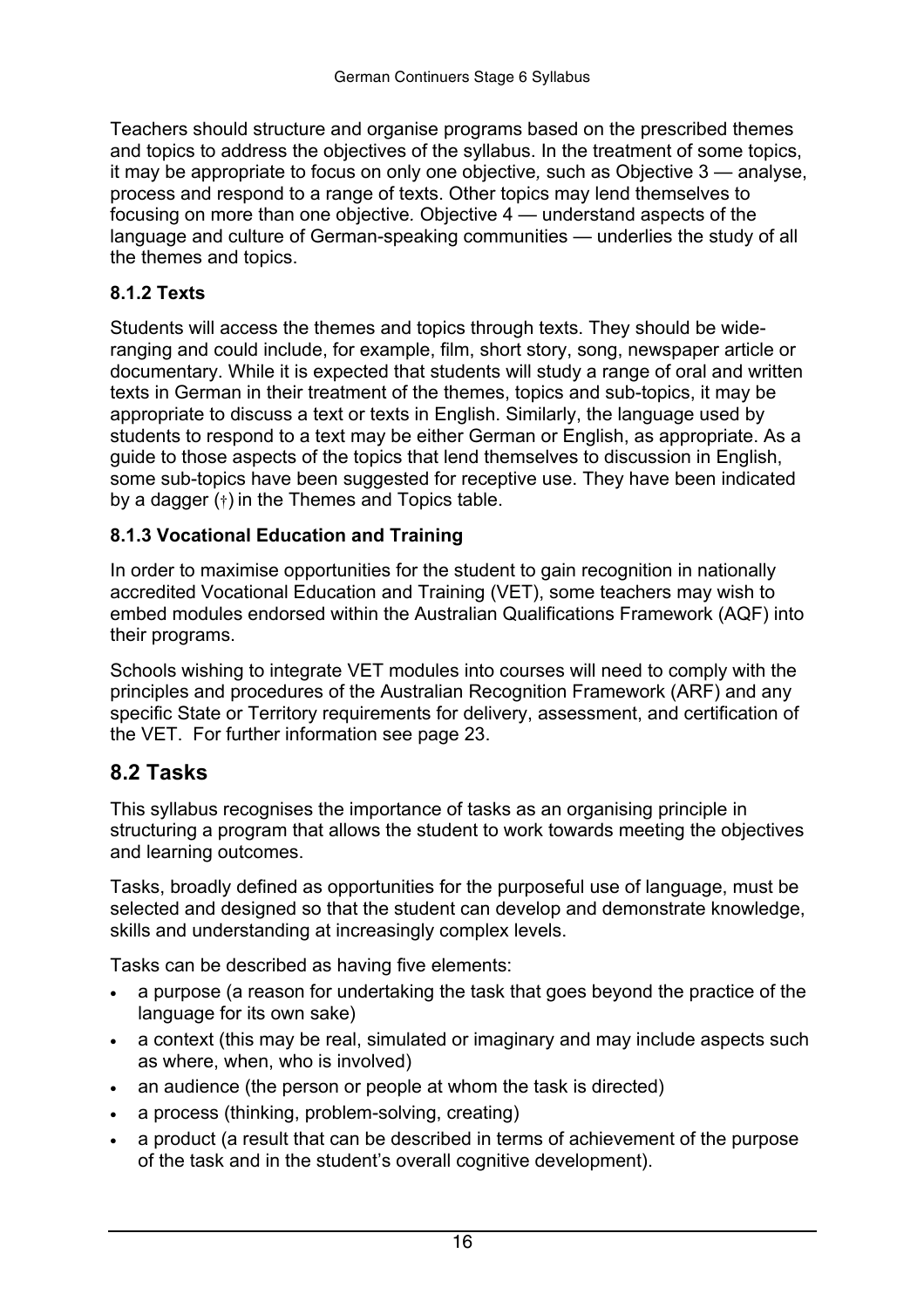### **8.3 Texts**

Texts for receptive use will not be prescribed. Students are encouraged to read, view and listen to a wide range of texts, including authentic texts. They are expected to be able to produce the following written texts in the modern standard version of German.

| article     | message  | recount                    |
|-------------|----------|----------------------------|
| diary entry | note     | report                     |
| email       | notice   | script of an interview     |
| letter      | postcard | script of a speech or talk |

In the oral examination students participate in a conversation.

### **8.4 Vocabulary**

While there is no prescribed vocabulary list, it is expected that the student will be familiar with a range of vocabulary and idiomatic expressions relevant to the themes and topics prescribed in the syllabus.

#### **8.4.1 Dictionaries**

The student should be encouraged to use dictionaries. It is expected that teachers will assist students to develop the necessary skills and confidence to use dictionaries effectively.

Suitable editions are published with the Resources on the Board of Studies' website (www.boardofstudies.nsw.edu.au). Students are able to use monolingual and/or bilingual print dictionaries in the written examination. Information regarding the use of dictionaries in the HSC examination may be found in *Assessment and Reporting in German Continuers Stage 6*.

#### **8.5 Grammar**

Grammar can be referred to as the organisation of, and relationship between, all the elements that constitute a language as it functions.

There are many different theories of grammar and a number of different approaches towards its teaching and learning. The categories used below are not intended to promote any particular theory of grammar or to favour one methodology over another.

It is recognised that students will already have acquired a significant understanding of the function of grammar in German through prior knowledge or study of German.

However, developing students' abilities to convey meaning effectively in a range of contexts will necessarily involve extending their awareness of the system of structures underlying the language, as well as their ability both to apply and adapt this knowledge.

The following grammatical structures are those that students studying German in a Continuers course are expected to recognise and use.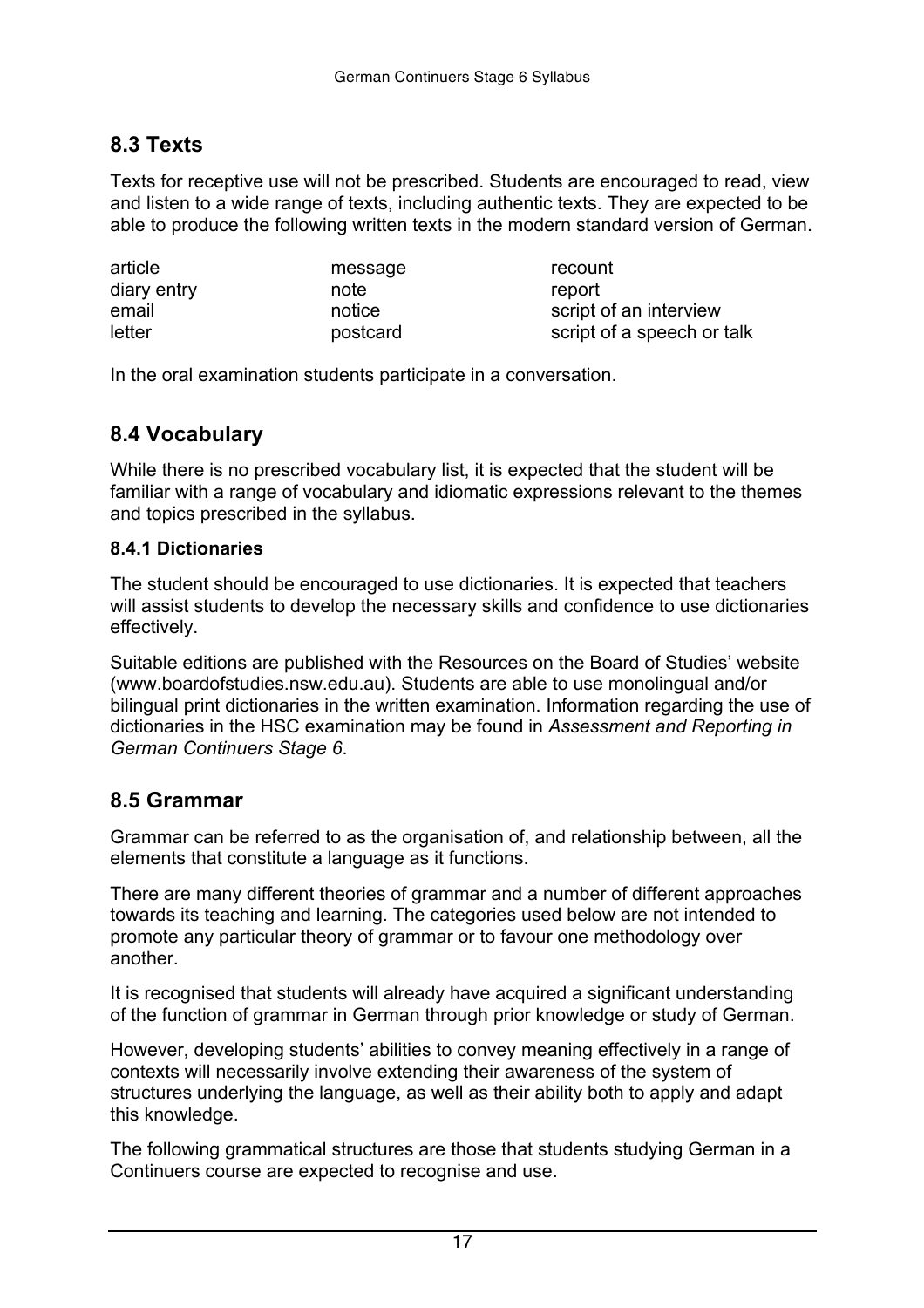| item            | Grammatical   Sub-elements             | Example(s)                                                                   |
|-----------------|----------------------------------------|------------------------------------------------------------------------------|
| <b>Nouns</b>    | gender, number, case                   |                                                                              |
|                 | adjectival nouns                       | Alles Gute zum Geburtstag!                                                   |
|                 | infinitives used as nouns              | Das Betreten des Rasens ist verboten.                                        |
| <b>Articles</b> | definite                               | der, die, das,                                                               |
|                 | indefinite                             | ein, kein                                                                    |
| Adjectives      | common:                                | klein, interessant                                                           |
|                 | agreement, predicative                 | Das Wetter ist schön.                                                        |
|                 | agreement, attributive                 | Das ist ein witziges Lied.                                                   |
|                 | cardinal numbers                       | eins, zwei, drei, etc.                                                       |
|                 | ordinal numbers                        | erste, zweite, dritte, etc.                                                  |
|                 | demonstrative                          | dieser, jener, solcher                                                       |
|                 | indefinite                             | jeder, mancher, irgendein, kein, alle                                        |
|                 | possessive                             | mein, dein, sein, etc.                                                       |
|                 | comparative and                        | Dieser Sommer ist wärmer als der letzte.                                     |
|                 | superlative forms                      | Sie ist die erfolgreichste Schwimmerin in<br>diesem Jahr.                    |
|                 | interrogative                          | Was für ein?, welcher?                                                       |
|                 | adjectives derived from<br>place names | Münchner Bier, Schweizer Schokolade,<br>das Brandenburger Tor, im Kölner Dom |
| Pronouns        | personal:                              |                                                                              |
|                 | nominative                             | ich, du, er, sie, etc.                                                       |
|                 | accusative                             | mich, dich, ihn, etc.                                                        |
|                 | dative                                 | mir, dir, ihm, etc.                                                          |
|                 | reflexive                              | mich, dich, mir, dir, sich, uns, euch                                        |
|                 | indefinite                             | man, etwas, (k)einer, jemand, niemand,<br>nichts                             |
|                 | interrogative                          | wer, wen, wem, wessen, was                                                   |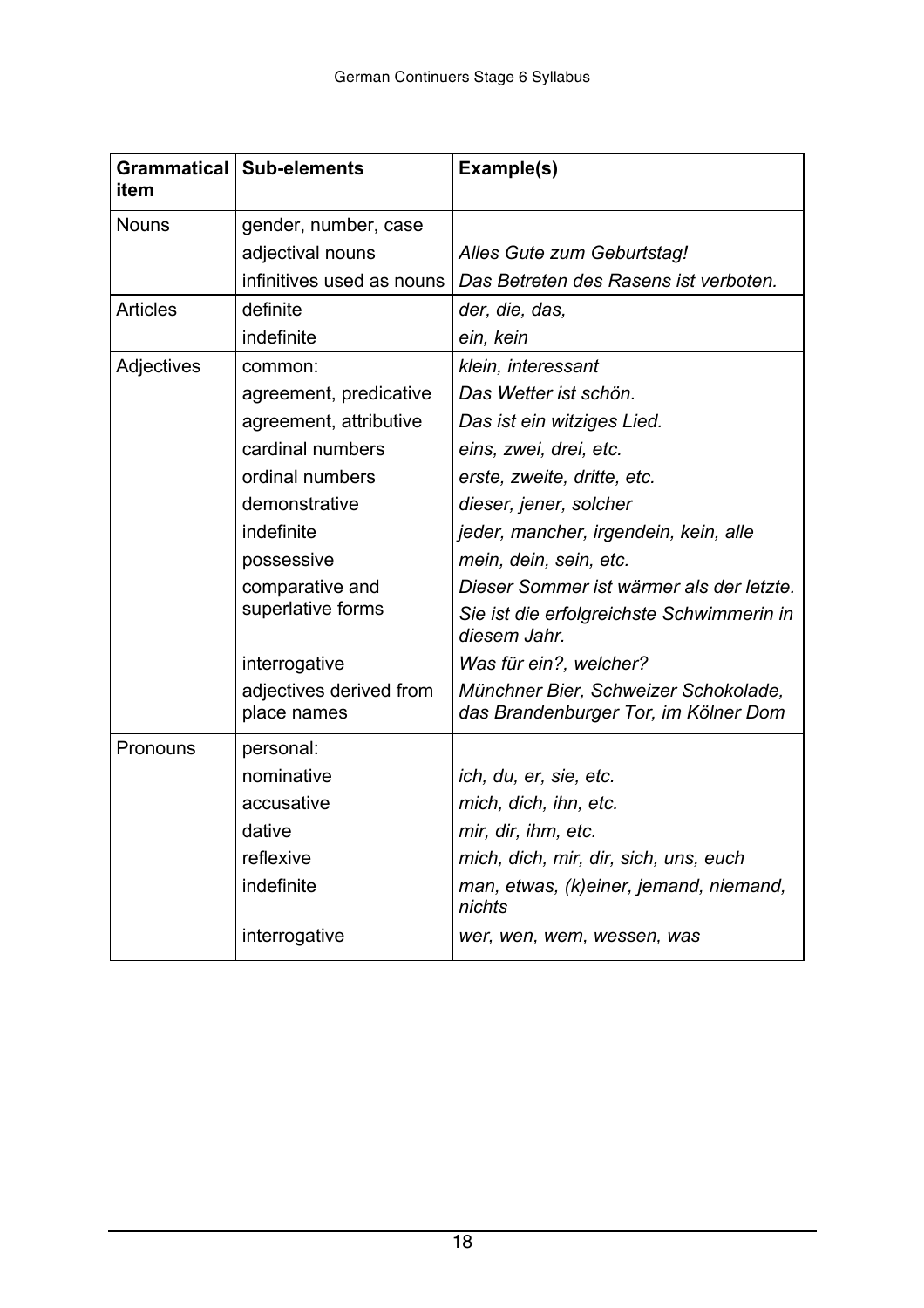| item               | Grammatical   Sub-elements                               | Example(s)                                                            |
|--------------------|----------------------------------------------------------|-----------------------------------------------------------------------|
| Pronouns<br>(cont) | relative: $\dagger$                                      | der, die, das, etc                                                    |
|                    | nominative                                               | Der Mann, der den Rasen mäht, hat im<br>Lotto gewonnen.               |
|                    | accusative                                               | Die CDRom, die er zum Geburtstag<br>bekommen hat, funktioniert nicht. |
|                    | genitive                                                 | Das ist die Frau, deren Mann in derselben<br>Firma arbeitet.          |
|                    | dative                                                   | Kennst du den Mann, mit dem Karl gerade<br>spricht.                   |
|                    | wer, was, wo                                             | Wer mitmachen will, muß um 8 Uhr da<br>sein.                          |
| Verbs:             | tenses:                                                  |                                                                       |
| strong, weak       | present                                                  | Ich lerne Deutsch.                                                    |
|                    | perfect                                                  | Er hat seine Hausaufgaben schon<br>gemacht.                           |
|                    |                                                          | Gestern sind wir ins Kino gegangen.                                   |
|                    | future                                                   | Wir werden die Wahl gewinnen.                                         |
|                    | imperfect of haben, sein                                 | hatte, war                                                            |
|                    |                                                          | Es war so finster und auch so bitter kalt.                            |
|                    | imperfect $\dagger$                                      | Hänsel und Gretel verliefen sich im Wald.                             |
|                    | pluperfect +                                             | Ich hatte ihn in einer Disco kennengelernt.                           |
|                    | using the present plus<br>an adverb indicating<br>future | Morgen fliegt er nach Österreich.                                     |
|                    | inseparable                                              | Sie überholte den Lastwagen.                                          |
|                    | separable                                                | Morgen fangen die Ferien an.                                          |
|                    | reflexive                                                | Sie konnte sich gar nicht an die Kälte<br>gewöhnen.                   |
|                    | modals                                                   | dürfen, können, mögen, müssen, sollen,<br>wollen                      |
|                    | mood:                                                    |                                                                       |
|                    | imperative                                               | Lies mal vor!                                                         |

† receptive use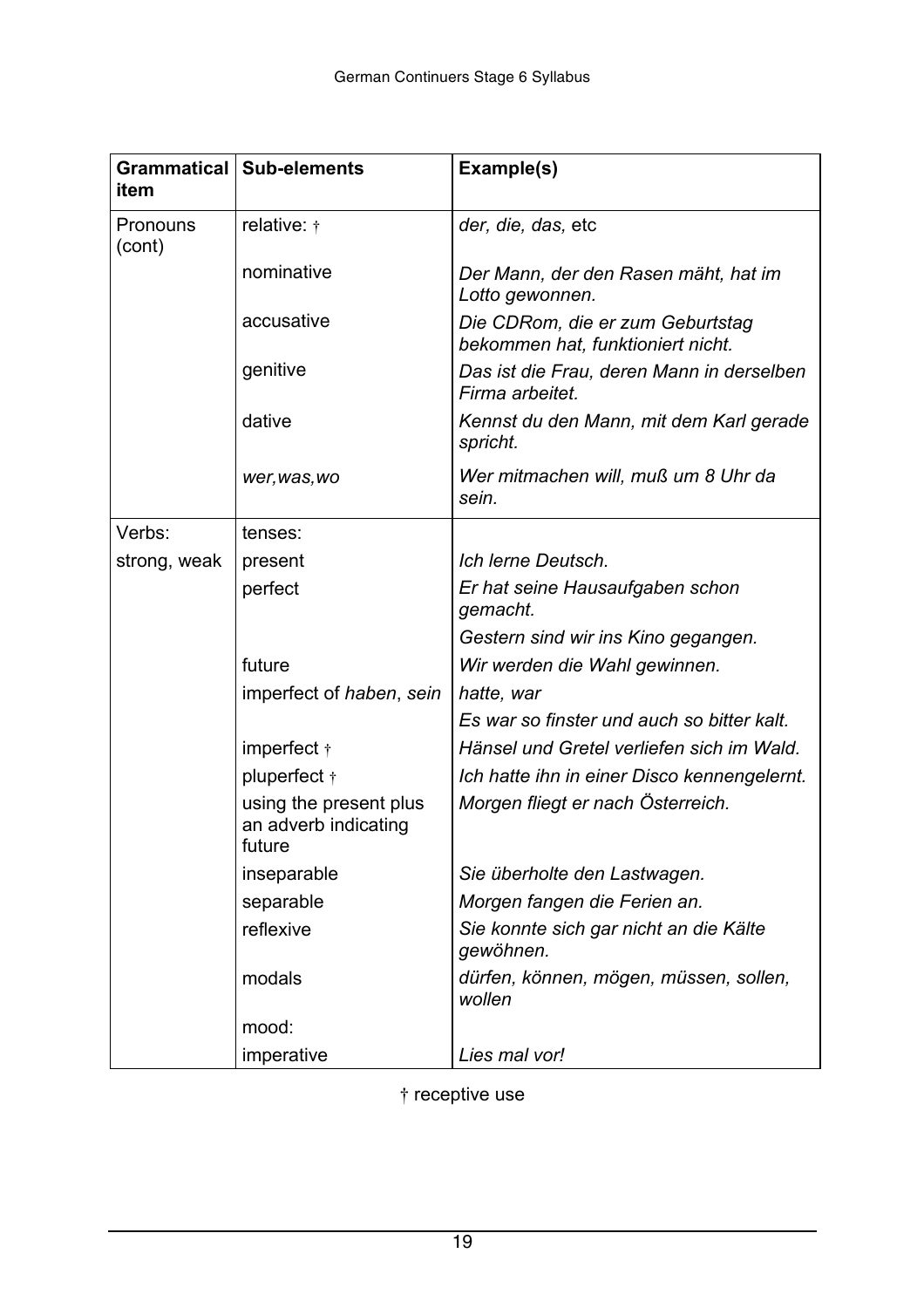| item           | Grammatical   Sub-elements                     | Example(s)                                                        |
|----------------|------------------------------------------------|-------------------------------------------------------------------|
| Verbs (cont)   | subjunctive II:                                |                                                                   |
|                | haben, sein and modals                         | hätte, wäre, könnte, müsste, sollte,<br>möchte, dürfte, wollte    |
|                | <i>würde</i> + infinitive for<br>other verbs   | Würden Sie mir bitte noch ein Stück<br>Kuchen reichen?            |
|                | in conditional clauses                         | Wenn ich Millionär wäre, könnte ich mir<br>einen Porsche kaufen.  |
|                | passive voice †                                | Das Parkhaus wird um 24 Uhr<br>geschlossen.                       |
|                | impersonal expressions                         | Es gibt  Es stimmt, daß Es ist schade,<br>$da\beta$               |
|                | infinitives with verbs of                      | Ich hörte ihn kommen.                                             |
|                | perception, motion and                         | Wir gehen schwimmen.                                              |
|                | with lassen +                                  | Meine Mutter läßt mich nie fernsehen.                             |
|                | verbs taking                                   | Ich freue mich auf deinen Besuch.                                 |
|                | prepositional objects                          | Sie entschuldigt sich bei der Lehrerin.                           |
|                | verbs taking the dative                        | Ich danke dir.                                                    |
|                |                                                | Er hilft seinem Freund.                                           |
|                |                                                | Das gehört ihm.                                                   |
|                |                                                | Das gefällt mir.                                                  |
| <b>Adverbs</b> | positive, comparative<br>and superlative forms | gern, lieber, am liebsten                                         |
| Prepositions   | with accusative                                | bis, durch, entlang, für, gegen, ohne, um,                        |
|                | with dative                                    | außer, aus, bei, entgegen, gegenüber, mit,<br>nach, seit, von, zu |
|                | with accusative or dative                      | an, auf, hinter, in, neben, über, unter, vor,<br>zwischen         |
|                |                                                | Ich gehe jetzt in die Schule.                                     |
|                |                                                | Ich lerne Deutsch in der Schule.                                  |
|                | contracted forms with<br>articles              | beim, $zum$ , im,                                                 |
|                | $wo(r)$ and $da(r)$<br>compounds               | womit, wozu, damit, dazu, dabei, darauf,                          |

† receptive use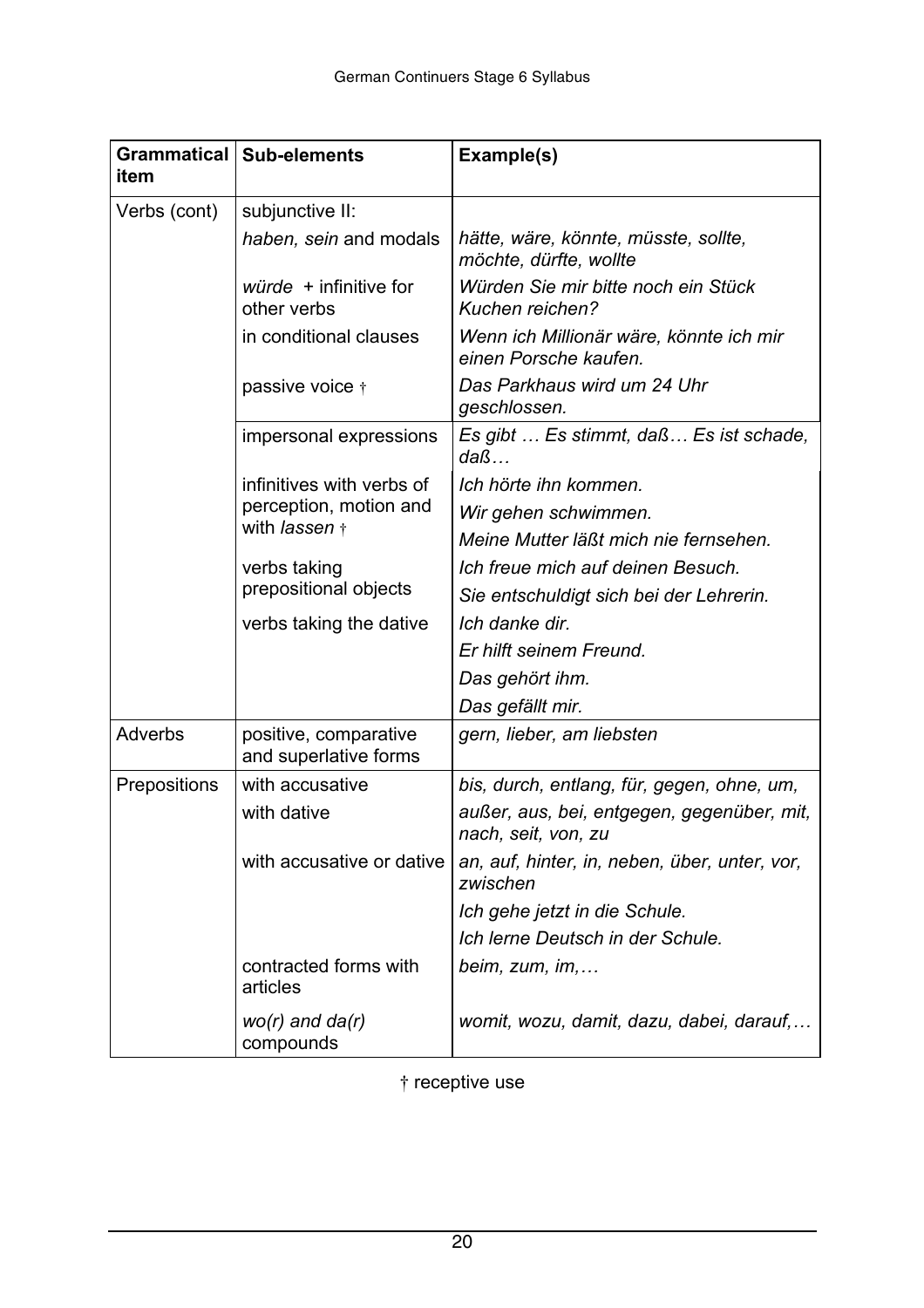| item                   | Grammatical   Sub-elements                                            | Example(s)                                                            |
|------------------------|-----------------------------------------------------------------------|-----------------------------------------------------------------------|
| Sentence<br>structures | the various parts of the<br>sentence:                                 |                                                                       |
|                        | subject, direct object,<br>indirect object, etc.                      |                                                                       |
| Word order             | statements, questions,<br>commands                                    |                                                                       |
|                        | in subordinate/main<br>clauses                                        |                                                                       |
|                        | conjunctions:                                                         |                                                                       |
|                        | coordinating                                                          | und, aber, oder, denn, sondern,                                       |
|                        | subordinating                                                         | weil, wenn, als, daß, obwohl, während                                 |
|                        | correlative +                                                         | entwederoder, wedernoch, nicht<br>nur sondern auch, sowohl als auch   |
|                        | relative clauses +                                                    | Wie heißt der Fluß, an dem Hamburg<br>liegt?                          |
|                        | indirect questions $\dagger$                                          | Ich möchte gern wissen, wie er heißt.                                 |
|                        | position of <i>nicht</i> in a<br>clause                               | Er hat seine Hausaufgaben nicht gemacht.                              |
|                        | position of adverbs and<br>adverbial phrases -<br>time, manner, place | Er fährt jeden Tag fröhlich zur Arbeit.                               |
|                        | position of past<br>participles                                       | Er hat seine Hausaufgaben schon<br>gemacht.                           |
|                        | infinitives with zu                                                   | Sandra überredet Antje, etwas anderes<br>anzuziehen.                  |
|                        | infinitives with um zu                                                | Um den Führerschein zu bekommen, muß<br>man viele Fahrstunden nehmen. |

† receptive use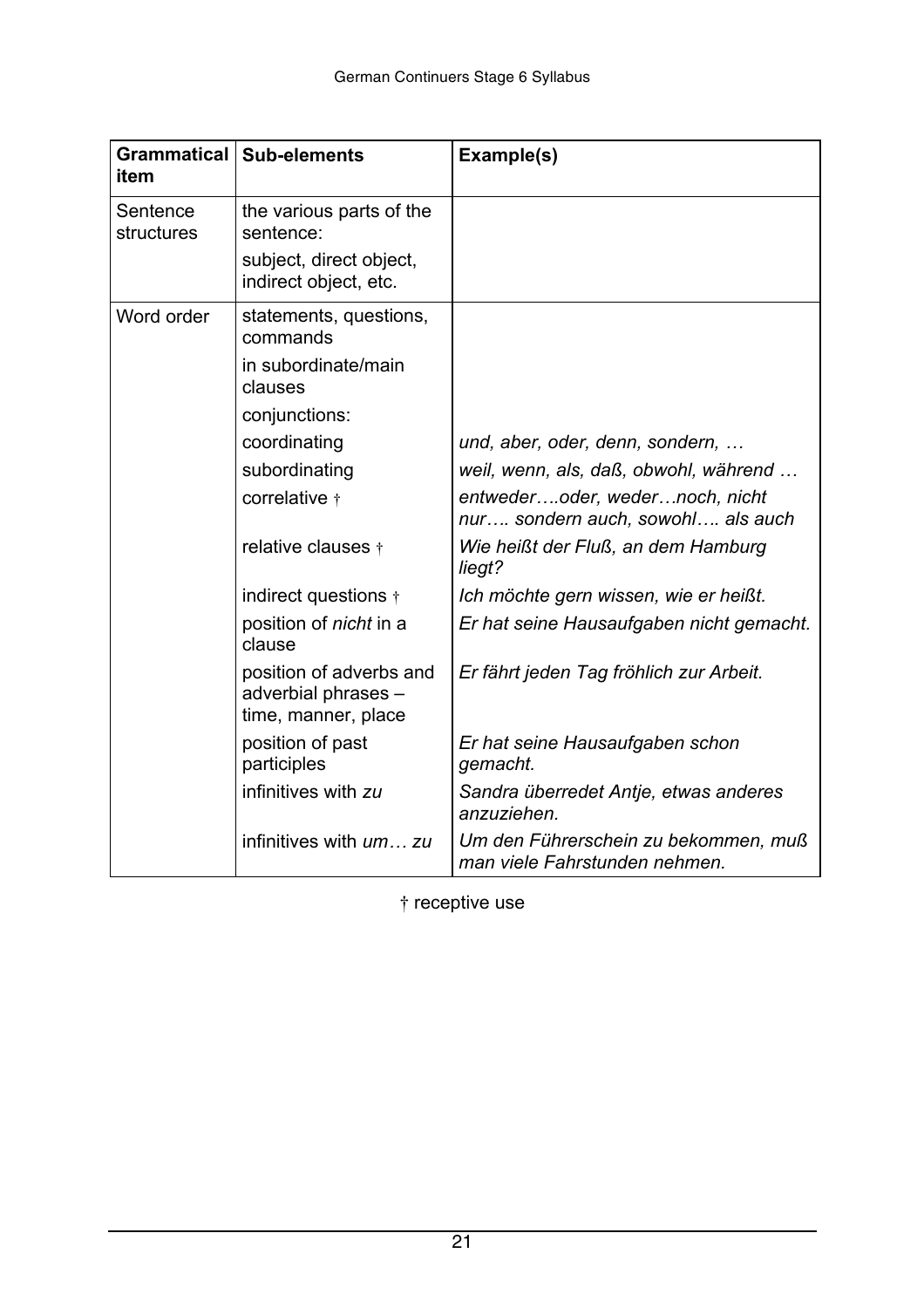## <span id="page-21-0"></span> **9 Course Requirements**

For the Preliminary course:

120 indicative hours are required to complete the course.

For the HSC course:

the Preliminary course is a prerequisite

120 indicative hours are required to complete the course.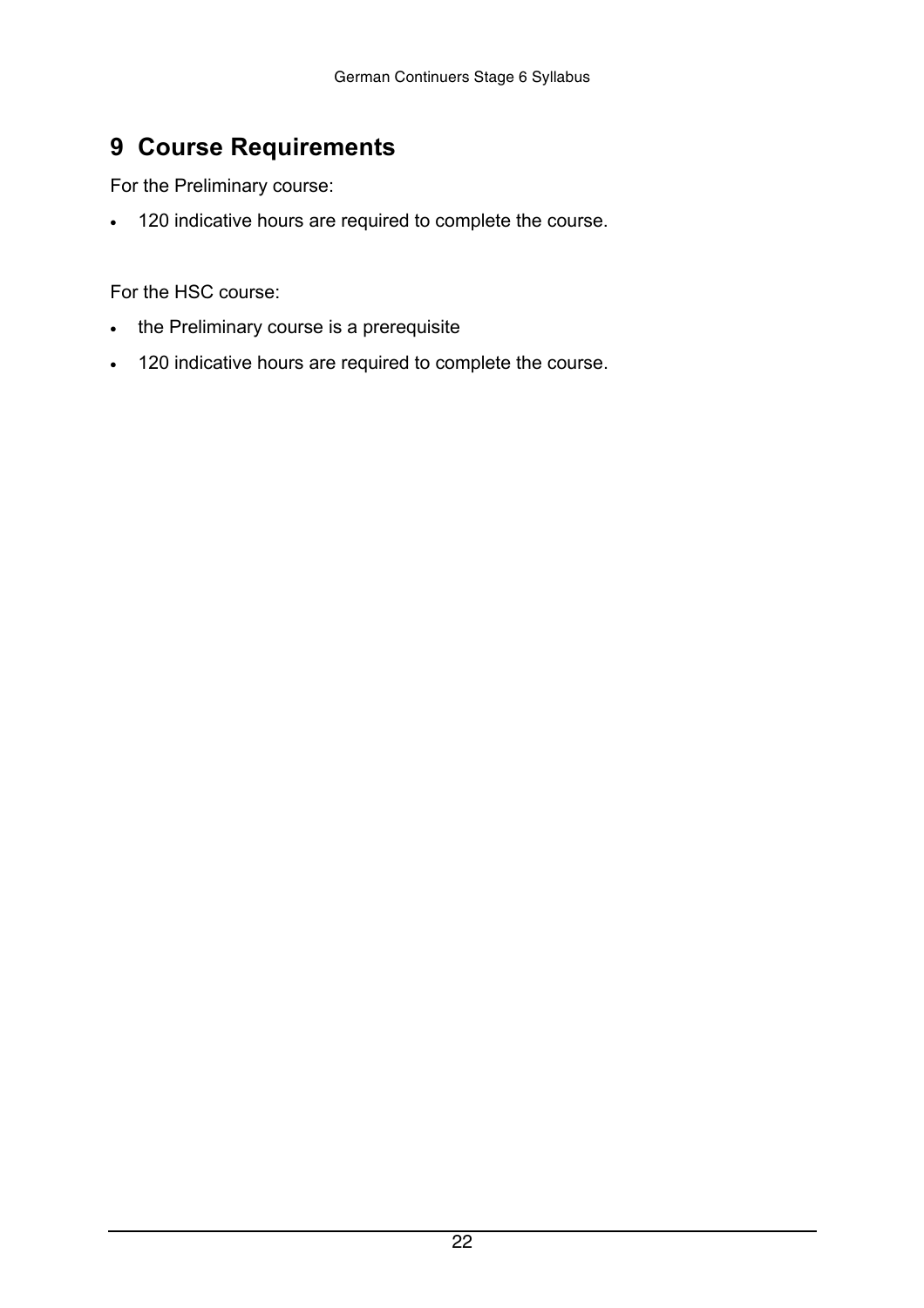# <span id="page-22-0"></span> **10 Post-school Opportunities**

The study of German provides students with knowledge, understanding and skills that form a valuable foundation for a range of courses at university and other tertiary institutions.

In addition, the study of German assists students to prepare for employment and full and active participation as citizens. In particular, there are opportunities for students to gain recognition in vocational education and training. Teachers and students should be aware of these opportunities.

#### **Recognition of Student Achievement in Vocational Education and Training (VET)**

Wherever appropriate, the skills and knowledge acquired by students in their study of HSC courses should be recognised by industry and training organisations. Recognition of student achievement means that students who have satisfactorily completed HSC courses will not be required to repeat their learning in courses at TAFE NSW.

Registered Training Organisations, such as TAFE NSW, provide industry training and issue qualifications within the Australian Qualifications Framework (AQF).

The degree of recognition available to students in each subject is based on the similarity of outcomes between HSC courses and TAFE modules endorsed within the AQF.

Teachers should contact the Board of Studies NSW for more information on VET modules in German.

#### **Recognition by TAFE NSW**

TAFE NSW conducts courses in a wide range of industry areas, as outlined each year in the *TAFE NSW Handbook*. Under current arrangements, the recognition available to students of German in relevant courses conducted by TAFE is described in the *HSC/TAFE Credit Transfer Guide*. This guide is produced by the Board of Studies and TAFE NSW and is distributed annually to all schools and colleges. Teachers should refer to this guide and be aware of the recognition available to their students through the study of German Stage 6. This information can be found on the TAFE NSW website (www.tafensw.edu.au/mchoice).